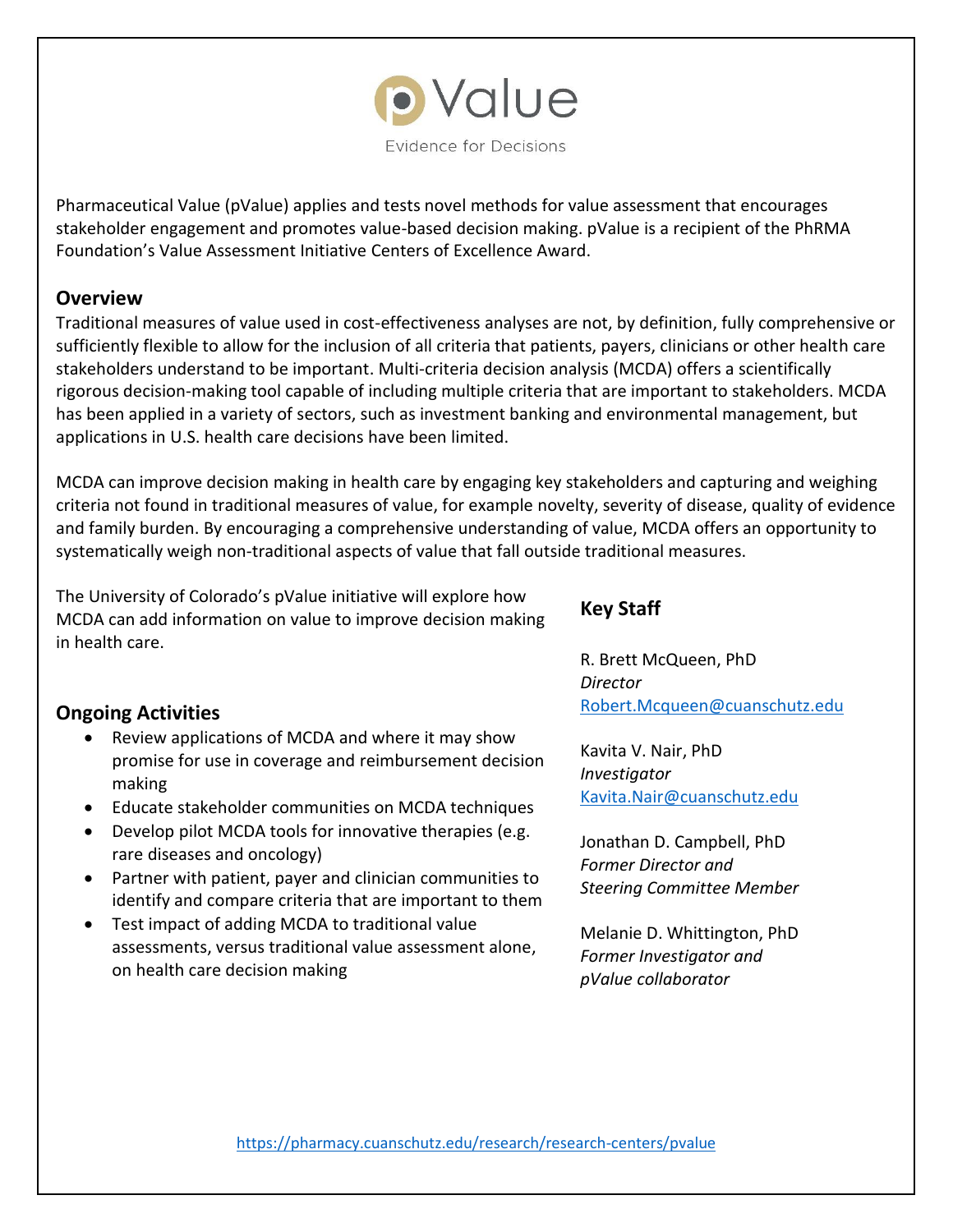#### **Video**

• **PhRMA Foundation Centers of Excellence: [Spotlight on pValue](http://www.phrmafoundation.org/wp-content/uploads/2020/03/PhRMA-Foundation-2.-pValue.mp4)**

**Infographics & Primers**

- **[Multi-Criteria Decision Analysis in Health Care Value Assessment](http://www.phrmafoundation.org/wp-content/uploads/2021/04/MCDA-Primer_FINAL-1.pdf)**
- **[A Clear Path Toward Achieving Value in Health](https://pharmacy.cuanschutz.edu/images/librariesprovider195/research-images/research-centers-images/clear-path-pvalue.png?sfvrsn=3f8a14b9_4)**

## **Recent Publications**

- **Stakeholder Perception of Pharmaceutical Value: A Multicriteria Decision-Analysis (MCDA) Educational Case Study for Value Assessment in the United States** *Under construction for re-submission*
- **Deriving Patient Experience Value Elements in Rare Disease: A Case Study in Neuromyelitis Optica Spectrum Disorder (NMOSD)**. *Under Review*
- **[Measuring Effectiveness Of Health Service Interventions: Challenges And Potential Solutions.](https://www.healthaffairs.org/do/10.1377/hblog20211209.620941/full/)** *Health Affairs*. December 10, 2021
- **[Contextual Considerations and Recommendations for Estimating the Value of Alzheimer's Disease](https://pubmed.ncbi.nlm.nih.gov/34554383/)  [Therapies.](https://pubmed.ncbi.nlm.nih.gov/34554383/)** *PharmacoEconomics. October 2021. (In collaboration with PAVE and CEVA)*
- **[Patient and Payer Preferences for Additional Value Criteria](https://www.frontiersin.org/articles/10.3389/fphar.2021.690021/full)** *Frontiers in Pharmacology*. June 24, 2021
- **[Criteria and Scoring Functions Used in the Value Assessment of Rare Disease Therapies: A Systematic](https://link.springer.com/content/pdf/10.1007/s41669-021-00271-w.pdf)  [Literature Review of Multi-Criteria Decision Analysis Tools and Value Frameworks](https://link.springer.com/content/pdf/10.1007/s41669-021-00271-w.pdf)** *PharmacoEconomics – Open.* April 29, 2021
- **[How MCDA Can Drive Better Value Assessment](http://www.phrmafoundation.org/2021/04/how-mcda-can-drive-better-value-assessment/)** *Voices in Value.* April 28, 2021
- **[Toward Modified Impact Inventory Tables to Facilitate Patient](https://link.springer.com/article/10.1007/s40273-021-01017-6)**‑**Centered Value Assessment** *PharmacoEconomics*. March 24, 2021
- **[Using PCORI to Advance Patient-Centered Values](https://www.fiercehealthcare.com/hospitals-health-systems/industry-voices-we-need-to-move-from-patient-centered-outcomes-to-patient)** *Fierce Healthcare*. November 6, 2019
- **[Complementing Coverage and Reimbursement Decisions with Multi-Criteria Decision Analysis](https://www.ajmc.com/contributor/the-university-of-colorado-pharmaceutical-value/2019/05/complimenting-coverage-and-reimbursement-decisions-with-multicriteria-decision-analysis)** *American Journal of Managed Care*. May 27, 2019